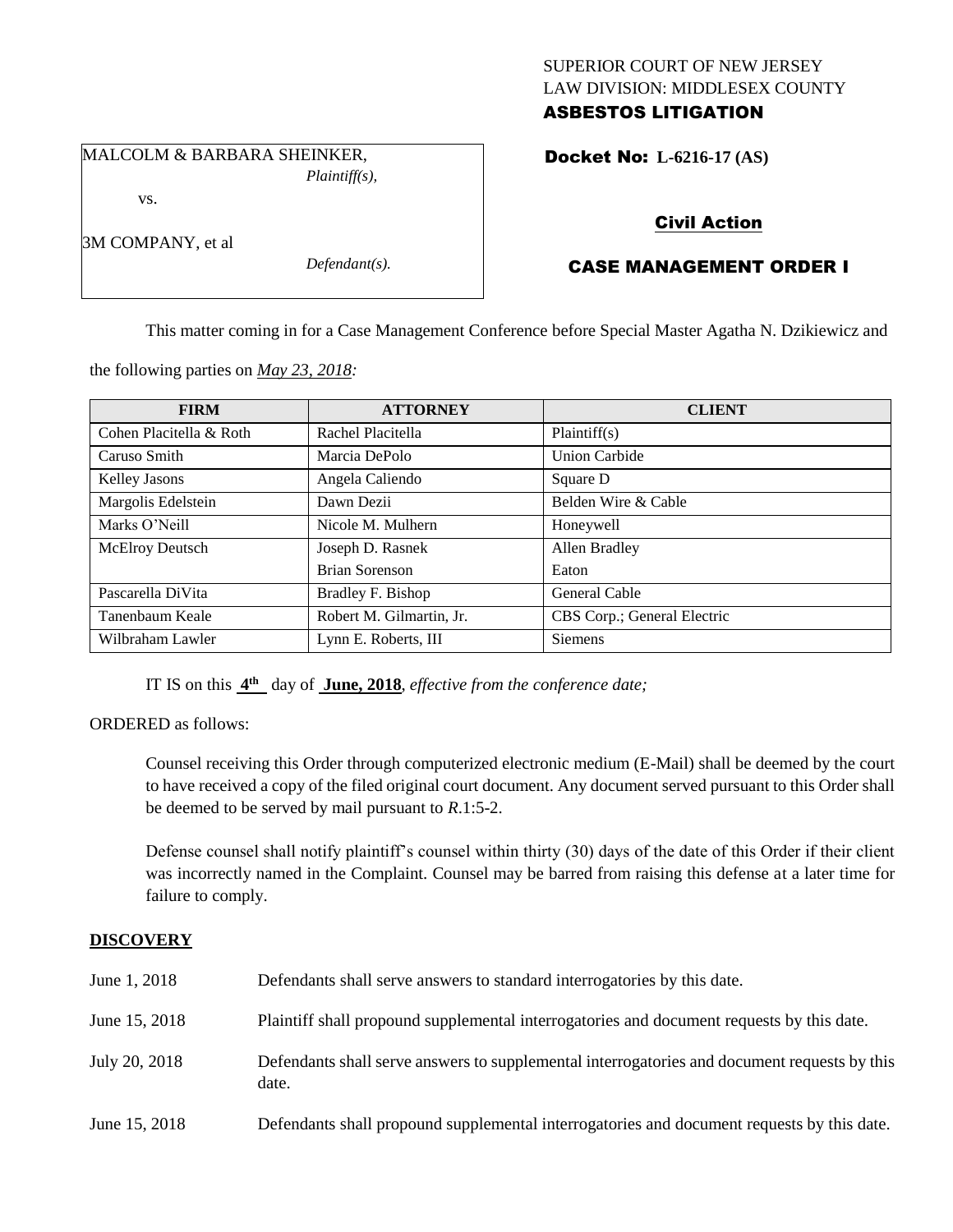| July 20, 2018   | Plaintiff shall serve answers to supplemental interrogatories and document requests by this<br>date.                                                                                                        |
|-----------------|-------------------------------------------------------------------------------------------------------------------------------------------------------------------------------------------------------------|
| August 10, 2018 | Fact discovery, including depositions, shall be completed by this date. Plaintiff's counsel shall<br>contact the Special Master within one week of this deadline if all fact discovery is not<br>completed. |
| August 10, 2018 | Depositions of corporate representatives shall be completed by this date.                                                                                                                                   |

### **EARLY SETTLEMENT**

October 5, 2018 Settlement demands shall be served on all counsel and the Special Master by this date.

#### **SUMMARY JUDGMENT MOTION PRACTICE**

- August 17, 2018 Plaintiff's counsel shall advise, in writing, of intent not to oppose motions by this date.
- August 31, 2018 Summary judgment motions shall be filed no later than this date.
- September 28, 2018 Last return date for summary judgment motions.

#### **MEDICAL DEFENSE**

- August 17, 2018 Plaintiff shall serve medical expert reports by this date.
- October 12, 2018 Defendants shall identify its medical experts and serve medical reports, if any, by this date. In addition, defendants shall notify plaintiff's counsel (as well as all counsel of record) of a joinder in an expert medical defense by this date.

#### **LIABILITY EXPERT REPORTS**

- August 17, 2018 Plaintiff shall identify its liability experts and serve liability expert reports or a certified expert statement by this date or waive any opportunity to rely on liability expert testimony.
- October 12, 2018 Defendants shall identify its liability experts and serve liability expert reports, if any, by this date or waive any opportunity to rely on liability expert testimony.

### **EXPERT DEPOSITIONS**

November 2, 2018 Expert depositions shall be completed by this date. To the extent that plaintiff and defendant generic experts have been deposed before, the parties seeking that deposition in this case must file an application before the Special Master and demonstrate the necessity for that deposition. To the extent possible, documents requested in a deposition notice directed to an expert shall be produced three days in advance of the expert deposition. The expert shall not be required to produce documents that are readily accessible in the public domain.

#### **PRE-TRIAL AND TRIAL**

October 23, 2018 @ 10:00am Settlement conference. All defense counsel shall appear with authority to negotiate settlement and have a representative authorized to negotiate settlement available by phone. Any request to be excused from the settlement conference shall be made to the Special Master no later than 4:00pm of the day prior to the conference.

 $\_$  ,  $\_$  ,  $\_$  ,  $\_$  ,  $\_$  ,  $\_$  ,  $\_$  ,  $\_$  ,  $\_$  ,  $\_$  ,  $\_$  ,  $\_$  ,  $\_$  ,  $\_$  ,  $\_$  ,  $\_$  ,  $\_$  ,  $\_$  ,  $\_$  ,  $\_$  ,  $\_$  ,  $\_$  ,  $\_$  ,  $\_$  ,  $\_$  ,  $\_$  ,  $\_$  ,  $\_$  ,  $\_$  ,  $\_$  ,  $\_$  ,  $\_$  ,  $\_$  ,  $\_$  ,  $\_$  ,  $\_$  ,  $\_$  ,